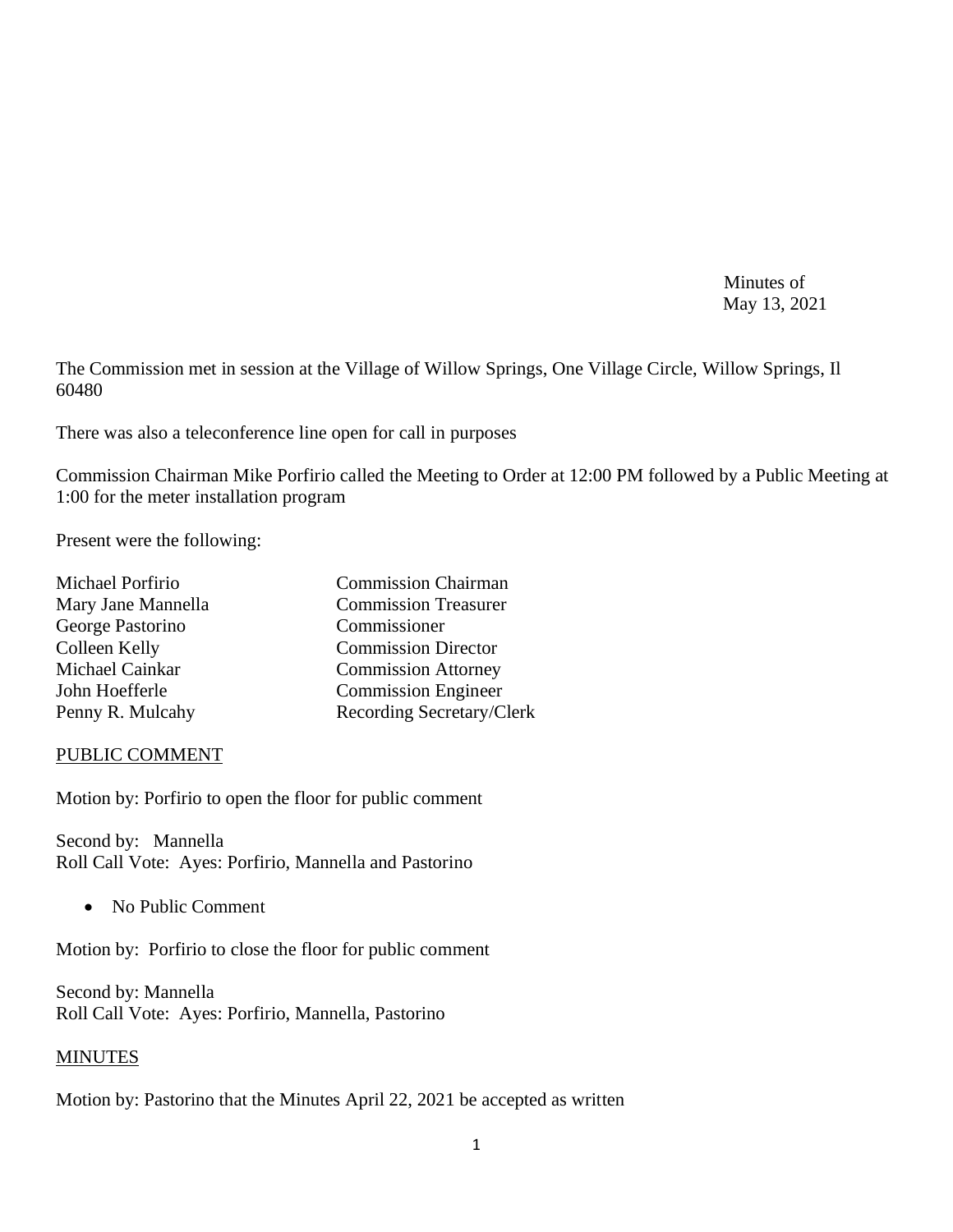Second by: Mannella Roll Call Vote: Ayes: Porfirio, Mannella, and Pastorino

### FINANCIAL

1) Invoices paid from April 17, 2021 to May 10, 2021

File: Invoices Paid

Motion by: Porfirio to approve the invoices paid from April 17, 2021 to May 10, 2021 in the amount of \$333,588.36

Second by: Mannella Roll Call Vote: Ayes: Porfirio, Mannella, and Pastorino

2) Cash in Banks All Accounts for April

The next CD's will be maturing in August and September

File: Cash in Bank

### COMMISSIONER'S REPORT

• No Report

### ENGINEERING

Commission Engineer John Hoefferle gave an update on Watermain Projects

•  $79<sup>TH</sup>$  Street

Keith has installed three (3) valves, we are waiting for the IDOT contractor to come out before we continue.

• Cronin Avenue

Cronin Avenue is almost complete and now they have started on 76<sup>th</sup> Place

• Vinewood Avenue Water Main Replacement Project

3) Notice for Invitation to Bid – Vinewood Avenue Water Main Replacement

File: Vinewood Avenue Water Main Replacement Project

John reported the Vinewood Project have gone out for bids and are due May 25<sup>th</sup>, to date have not received the IEPA permit and are waiting on IDOT in regards to the crossing of Archer Avenue. Also, are waiting for results of the televising of the sewers and will be taking soil borings and they will be sent to the EPA.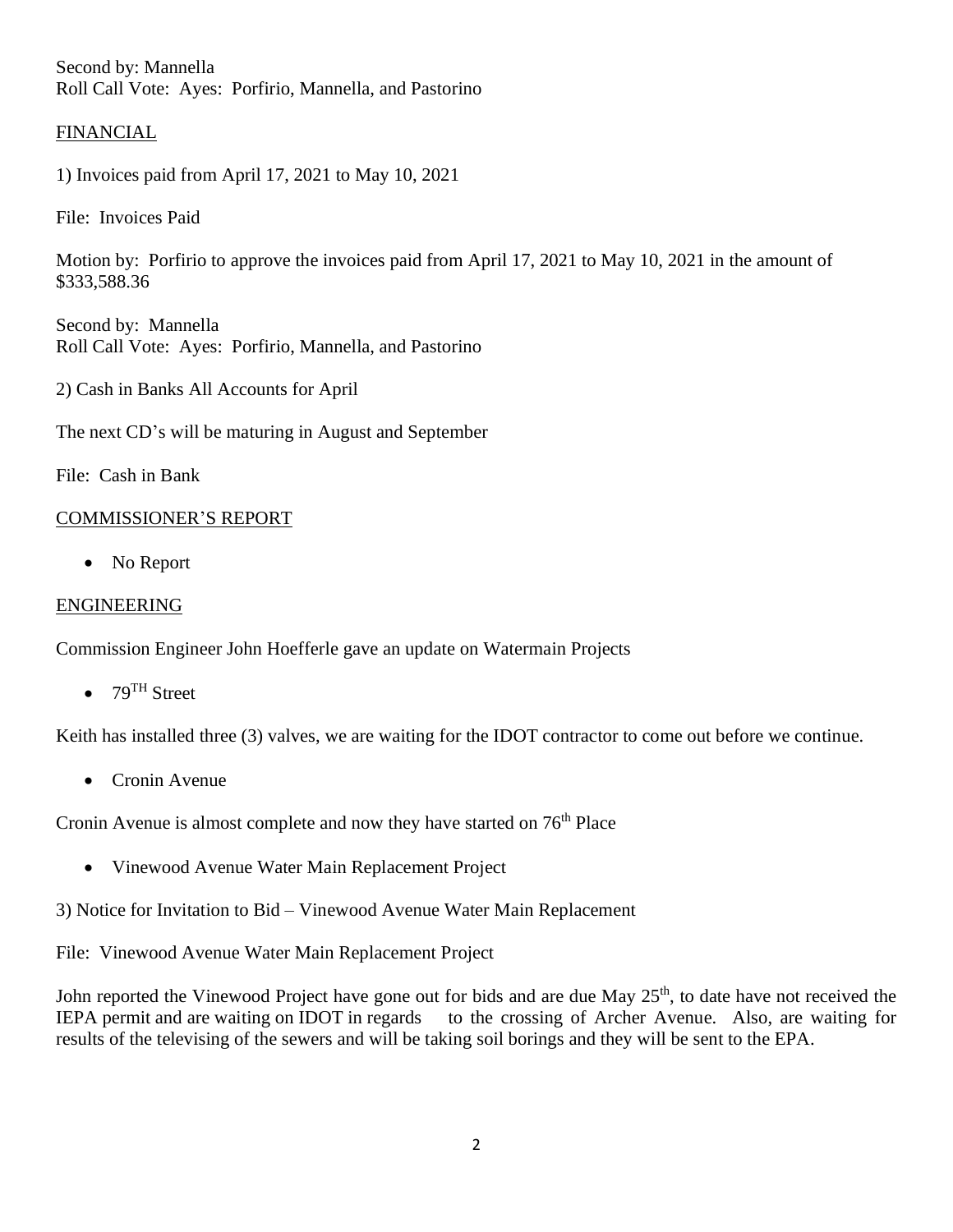• Tollway Project

There are concerns as to the braking up of the concrete, the contractor within 20' (twenty feet) of the Commission's old water main. Director Colleen H. Kelly stated there is another water main under the tollway, the Commission will be able to get water to the south of the tollway in case the contractor hit the water main.

### EXECUTIVE DIRECTOR'S REPORT

4) Letter read dated May 6, 2021 from Automatic Controls to Director Colleen Kelly

### Re: SCADA Upgrade

Director Colleen H. Kelly reported due to the recent cyber attacks she reached out to Automatic Controls to find out if there is a more secure way to protect our SCADA System. There is a Cloud based system which will be more secure instead of log in in with an App, the system was last updated in 2015 Windows 7 is no longer supported.

Motion by: Porfirio to approve the SCADA System Upgrade for the amount of \$18,635.00

Second by: Pastorino Roll Call Vote: Ayes: Porfirio, Mannella, Pastorino

Director Colleen H. Kelly reported the hydrant painting program as started, they look great and has received compliments from some of the residents on how great they look.

### LEGAL

Attorney Michael Cainkar reported much time has been spent in regard to the FOIA request from the Cork Ave Plaza in regard to the consolidation of the meters.

#### CUSTOMER / COMMUNITY MATTERS

Board Discussion and Possible Action on the Following:

5) E-mail read dated April 26, 2021 from Francisco Nunez, 1115 Vinewood Willow Springs, to Penny Mulcahy

Re: Water Dispute Appeal

Commission Chairman Mike Porfirio reported this is a second request it was originally discussed at the April 22<sup>nd</sup> Board Meeting. Discussion was held and it was decided this issue will be revisited at the May 27th Board Meeting, no action at this time.

File: Customer Account

6) Note read dated April 19. 2021 from Selina Ligas, 7637 Cork, Justice to the Commission

#### Re: Water Bill Reduction

Customer had a leak, and it was repaired, they paid the minimum amount of \$71.04 as they are waiting for a Board decision. Discussion was held and it was decided to charge the 30,000 gallons used at the wholesale rate.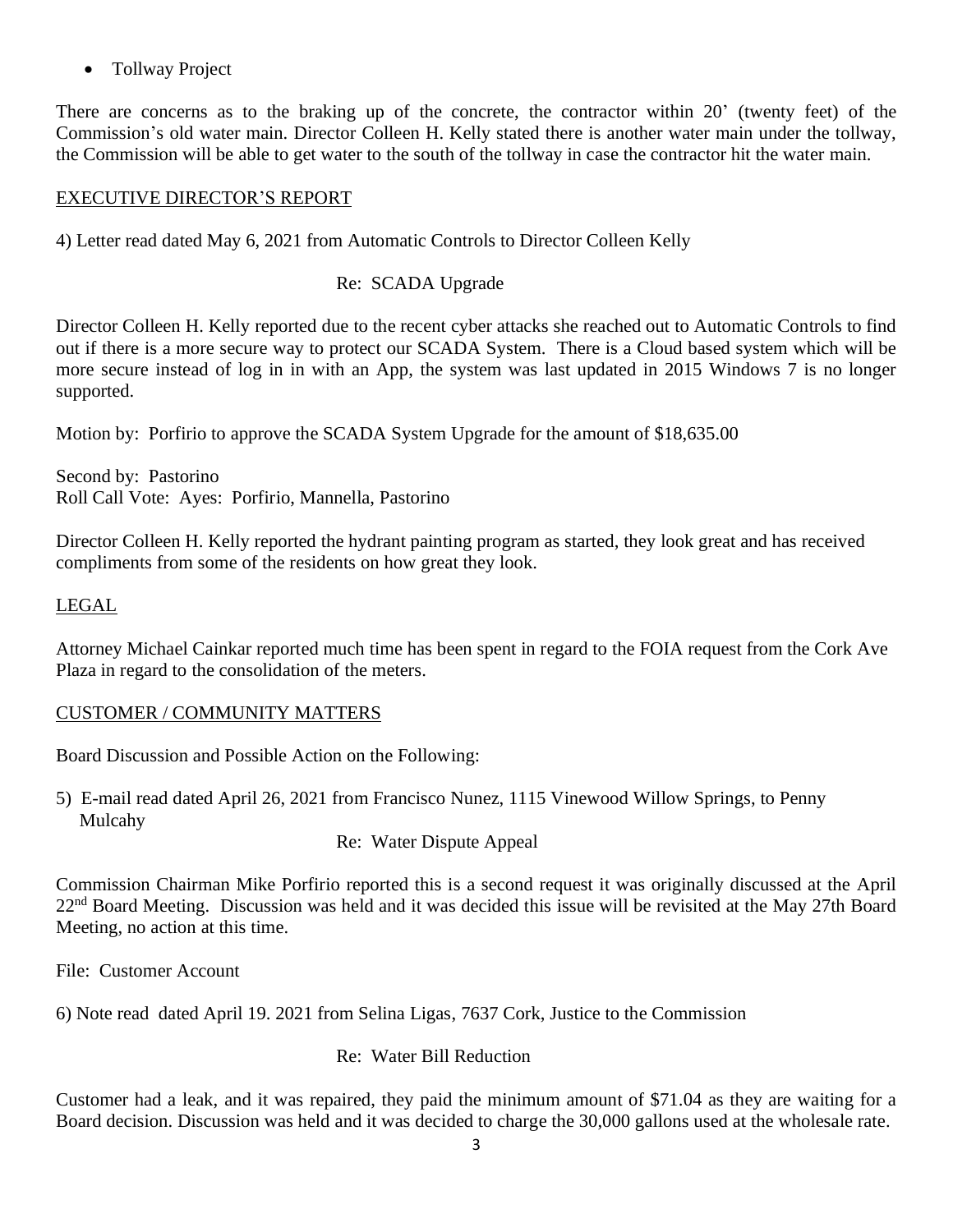Motion by: Mannella to charge 30,000 gallons at the cost of the wholesale rate and for next billing the amount not to exceed their normal usage

Second by: Porfirio Roll Call Vote: Ayes: Porfirio, Mannella, and Pastorino

File: Customer Account

# PERSONNEL MATTERS

• Resignation / Hiring of Personnel

Director Colleen H. Kelly reported that she had received a verbal resignation from an employee for personal reasons and is moving out of state. She has not received anything in writing and the estimated date is June 15th.

The Director recommended with all the projects going on that the Commission hire another person, the Board concurred.

Colleen also reported the Commission will be getting summer help through the Township of Lyons Summer Program.

# OLD BUSINESS

• No Old Business

# NEW BUSINESS

• High Tank Painting

Director Colleen H. Kelly reported that Commissioner Pastorino has reached out to the Forest Preserve in regard to the painting of the high tank.

Commissioner Pastorino reported ne had receive an e-mail from Mr. Gomez stating the high tank paint colors must be neutral colors and be approved by the Forest Preserve. Colleen was directed to get a color combination together and send to Commissioner Pastorino and he will forward to the Forest Preserve.

# CLOSED SESSION

• No Closed Session

Motion by: Porfirio that all Correspondence and Documents received by and / or presented to the Commission for this meeting be received, accepted, and filed as noted

Second by: Mannella Roll Call Vote: Ayes: Porfirio, Mannella, and Pastorino

Motion by: Porfirio that the Commission adjourns the Meeting of May 13, 2021